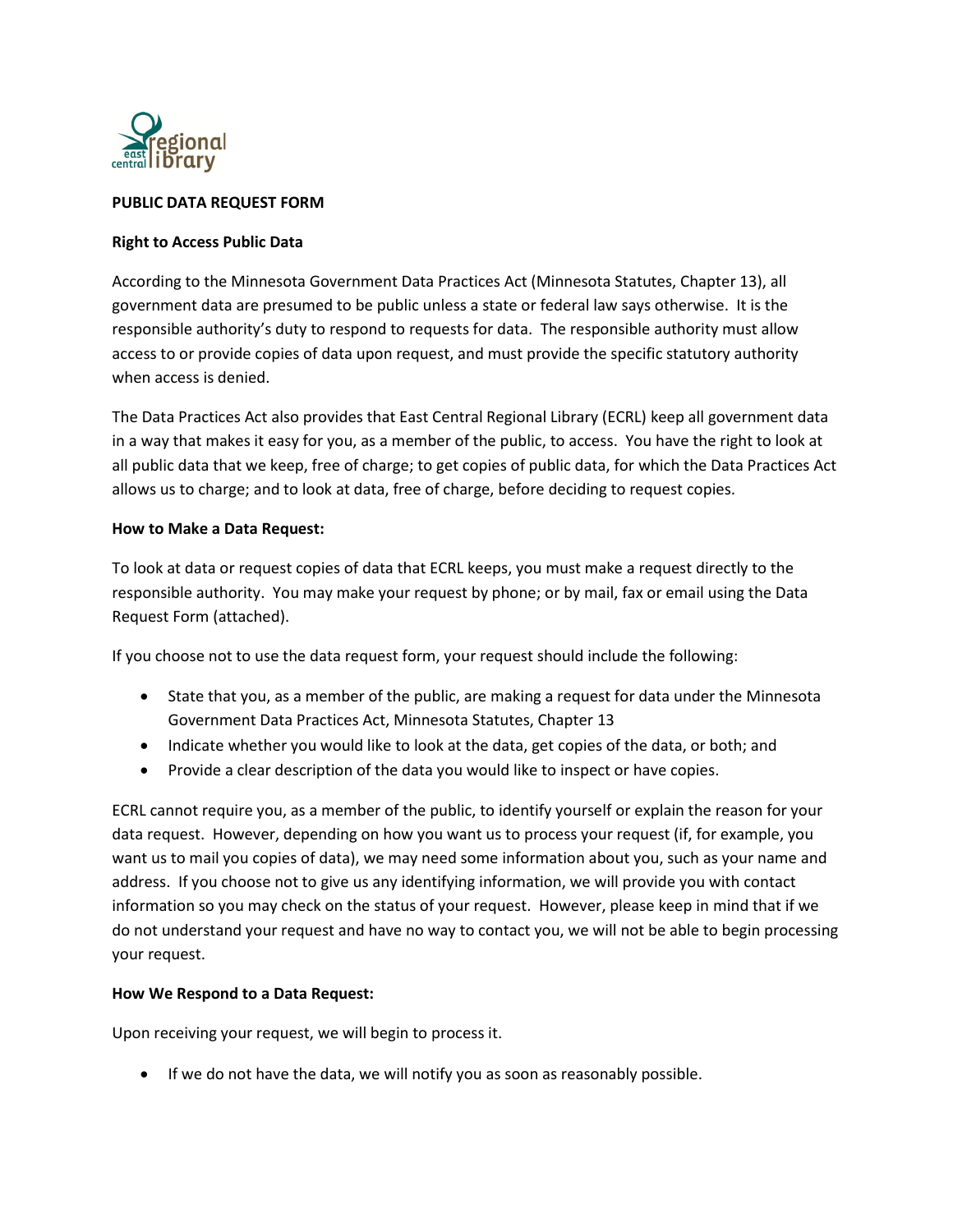- If we have the data, but the data are not public, we will notify you as soon as reasonably possible, and state which specific law says the data are not public.
- If we have the data, and the data are public, we will respond to your request appropriately and within a reasonable amount of time by doing one of the following:
	- o Arrange a date, time and place for you to inspect data, at no charge, if your request is to look at data, or
	- $\circ$  Provide you with copies of the data as soon as reasonably possible. You may choose to pick up your copies, or we will mail or fax them to you. If you want us to send you the copies, you will need to provide us with an address or fax number. We will provide electronic copies (such as email or CD-ROM), upon request, if we maintain the data in electronic format. Information on copy charges can be found below. Prepayment is required in the form of check or cash. Credit cards are not accepted.

If you do not understand some of the data (technical terminology, abbreviations, or acronyms), please contact the Responsible Authority for explanation.

The Data Practices Act does not require us to create or collect new data in response to a data request, or to provide data in a specific form or arrangement if we do not keep the data in that form or arrangement. (For example, if the data you request are on paper only, we are not required to create electronic documents in response to your request.)

# **Data Practices Contacts**

All requests for public data must be made to the Responsible Authority. The Responsible Authority is the individual responsible for establishing and overseeing data access processes.

ECRL's Responsible Authority

Carla Lydon, Executive Director 111 Dellwood St. North Cambridge, MN 55008 763-689-7390; Fax 763-689-7436 [clydon@ecrlib.org](mailto:bmisselt@ecrlib.org)

# **Applicable Charges**

Labor charges for retrieval time, sorting, document preparation, copying, etc.

Copy Charges .25/page single sided .50/page double sided

Fax Charges \$2.00 first page; \$1.00 additional pages

Postage – current rates